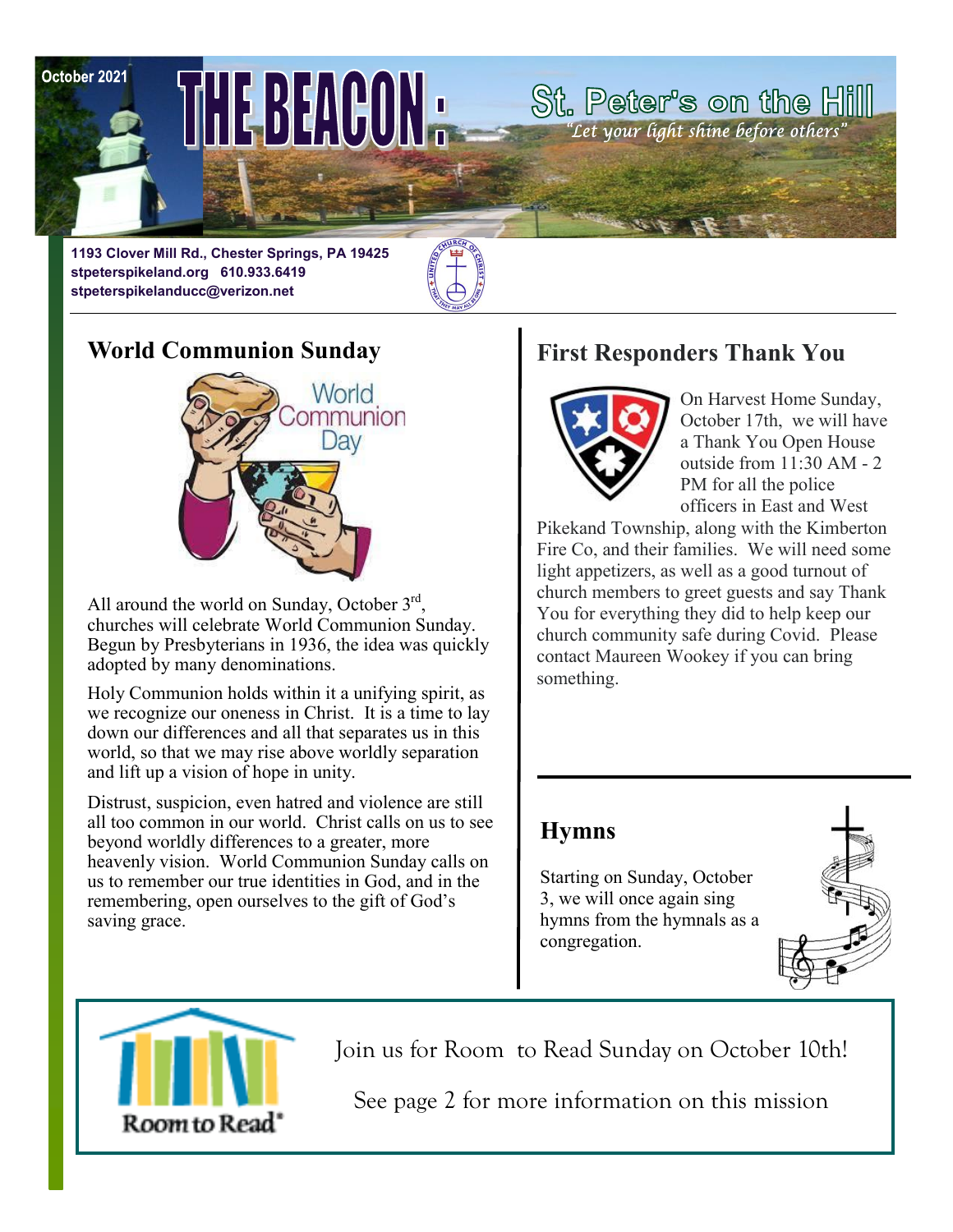



Our Room to Read mission supports girls through their secondary education. This comprehensive program keeps girls in school, thus allowing them to marry later, earn a better wage, and make strides in gender inequality. By supporting this program, we are helping to eradicate or minimize poverty, HIV, human trafficking and illiteracy in some of the neediest parts of the world.

It is heartening to see such an outpouring of support, and knowing that this money will do so much good for deserving young women. St Peter's is a small community with great heart.

God bless you.

Please refer to the chart to the right for our Room to Read Book Sale Hours!

# BOOK SALE **HOURS**

| $9/25$ (Sat.)  | $2:00-4:00$ pm             |
|----------------|----------------------------|
| $9/26$ (Sun)   | $11am - 12:00 pm$          |
| $10/3$ (Sun)   | 11 am $- 12:00 \text{ pm}$ |
| $10/5$ (Tue)   | $2:00-4:00 \text{ pm}$     |
| $10/10$ (Sun.) | 11 am -12:00 pm            |



"PURPOSE **IS THE PLACE WHERE YOUR DEEP GLADNESS MEETS THE WORLD'S NEEDS." FREDERICK BUECHNER** 

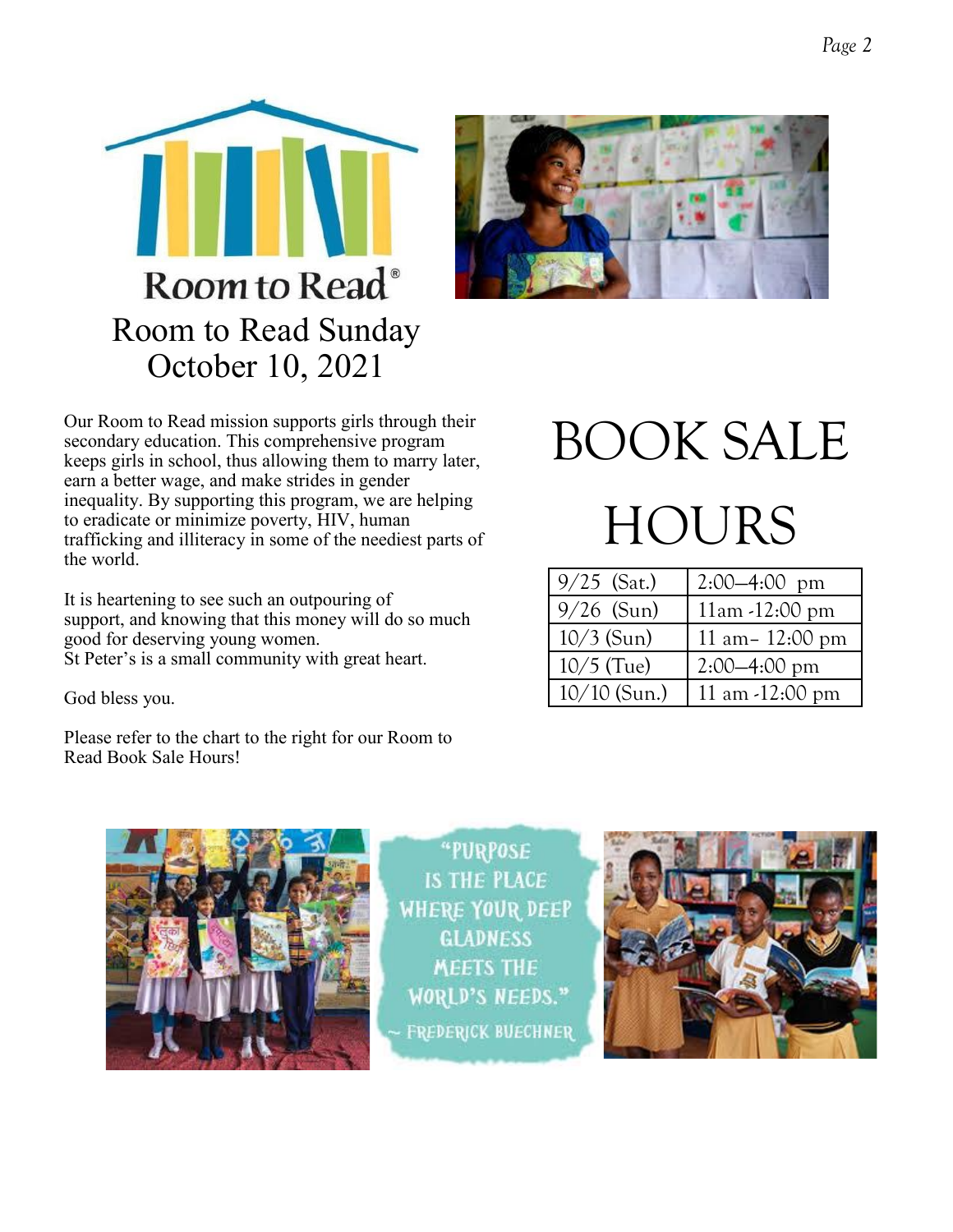# **Disaster Relief Ida**

Bill Latta, who has been a great proponent of Disaster Relief in recent years, said the following in an email after Hurricane Ida hit our area:

"Hurricane IDA played havoc with Louisiana, the Mississippi Delta, the Ohio River Valley and Pennsylvania. Here in our own backyard parts of Phoenixville and neighboring Montclair were flooded. Most if not all of the structures; both homes and businesses, along Lock 19 which parallels the Schuylkill River were flooded. In many places the river was close to the second floor of the house. Everything covered by flood waters on the first floor was destroyed: furniture, appliances, clothing and bedding if there was a bedroom on the first floor. Many people lost their cars. Apparently the flood waters came on so quickly there wasn't time to move possessions to higher ground. The emergency supplies that many of the residents owned were stored in their cellar and destroyed by the flood waters. Needless to say the people living and working along the river in Montclair are in need of help. OUR HELP! These people are not faceless far away individuals, they are our neighbors and in some cases people we know."

The Consistory of the church, at their September  $13<sup>th</sup>$  meeting, voted to aid those in our local area who suffered damage from Hurricane Ida. If you would like to help some of our neighbors who are struggling, and who will be recovering from the Hurricane for quite a while, *please send a check payable to St. Peter's UCC, memo Disaster Relief Fund.*

# **Communion**

In September, we began offering Communion at the chancel rail once again. We will continue to serve Communion on the first Sunday of each month.



# **IMPORTANT**

Many of you have logged in to your on-line directory account. Thank you for taking the time to

update your information and add your photos.

This on-line directory is a very helpful tool for our members to stay in touch and also help place faces with names.

*If you have not updated and added your photo yet, and need help with this process, please contact Jill Cook in the church office and she can help you. This photo can be formal or informal.*



#### **Lectors Needed**

We are currently in need of Lectors for October and November. If you would like to be our lector for an upcoming Sunday, *please use the sign up sheet in Fellowship Hall or contact the church office to sign up.*

# **Altar Flowers**

If you would like to provide the altar flowers for an upcoming Sunday, *please use the sign up sheet in Fellowship Hall or contact the church office to sign up.* Because we are currently unable to order the flowers, you must be able to provide your own.

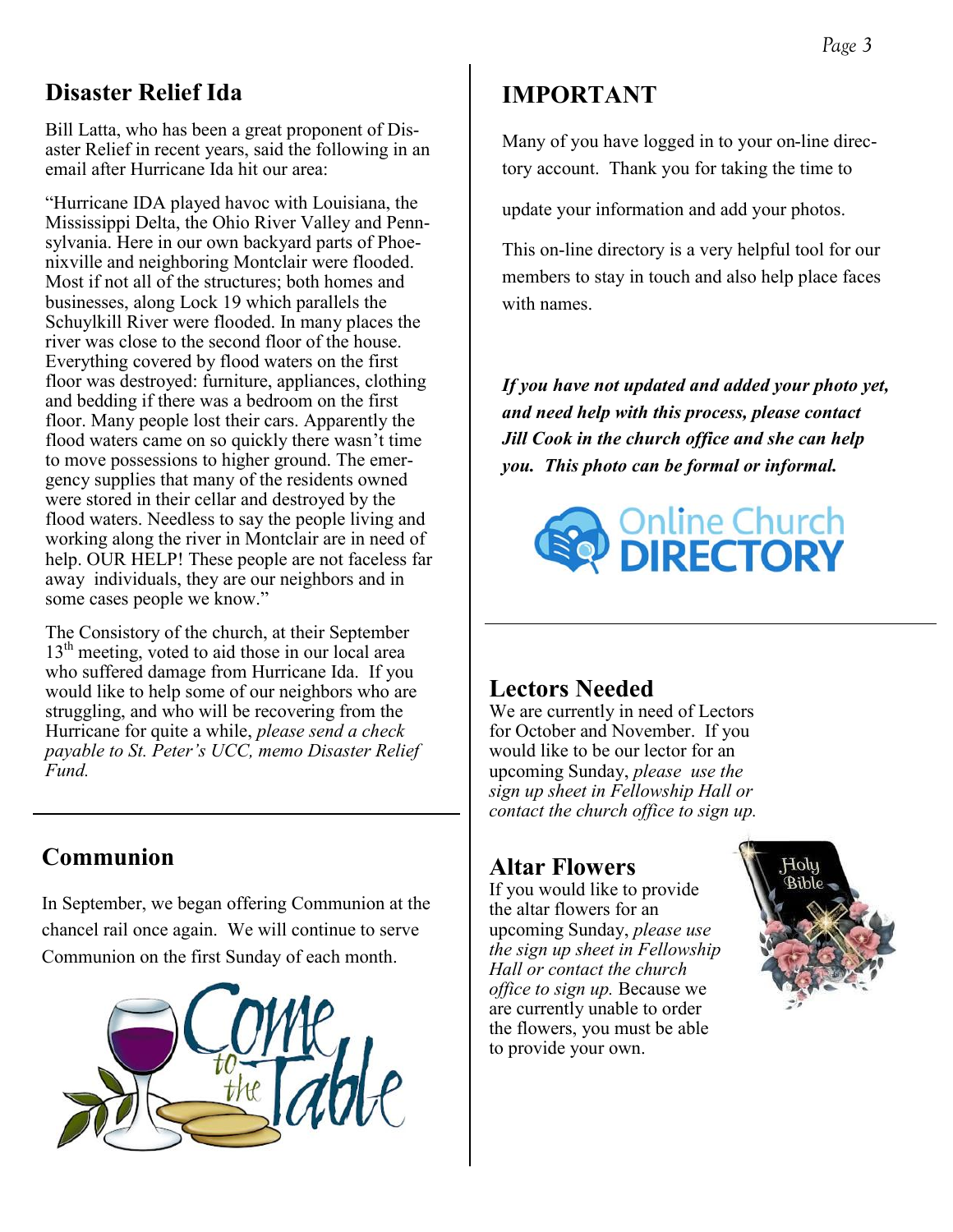# **Sewing Circle News**



"Come, O thankful people, come, raise the song of harvest home; all is safely gathered in as the winter storms begin…"

**St. Peter's will celebrate a Harvest Home festival on Sunday, October 17th.** Three charities will receive the food collected: St. Mary's Franciscan Shelter, Good Samaritan Shelter, and the King Terrace, which offers low income housing.

The Sewing Circle is asking for non-perishable items to be brought to church through October 17th. We will collect food items up until Harvest Home Sunday on October 17th. Individual serving items are preferred. St. Mary's is asking for small lunch articles such as pudding, juice, and chips. The Sewing Circle will also buy fresh fruit and vegetables and other seasonal items to add to the day. Please do not bring food canned at home, as it cannot be accepted by the charities. Items can be left in either entrance to the church. If you would prefer to donate financially, rather than bring food items, all monetary donations can be given to Kathleen Wachsmuth, who will use the money to buy items for Harvest Home Sunday.



#### **Pickering Valley Guild Ingathering**



St. Peter's Sewing Circle shopping ladies, Kathy Krasley and Micki Menkins are busy all year looking for clothing items to purchase for the agencies we support for the Ingathering. They are, The Phoenixville Area Learning Center, Pocopson Home, Chester County Intermediate Unit, Gemma (Silver Springs- Martin Luther School), Genesis Pregnancy Care. The Ingathering will be held here in Fellowship Hall on Tuesday November 9th. at 12PM. Bring a covered dish and come join us for a few hours. You will get to see what the women of the Sewing Circle work on during the year and also the good work the agencies we help support accomplish.

We ask for your support by bringing in new clothing (all sizes, infant to 3X), personal items and especially diapers and baby supplies. Just drop the items off in Fellowship Hall on the designated table. Monetary donations are always appreciated and we would be very happy to do the shopping for you. The Sewing Circle will be collecting items until Sunday November 7<sup>th</sup>.

Overloaded with 2022 calendars or greeting cards? drop them off in the basket in Fellowship Hall. The Sewing Circle will share them with all the organizations.

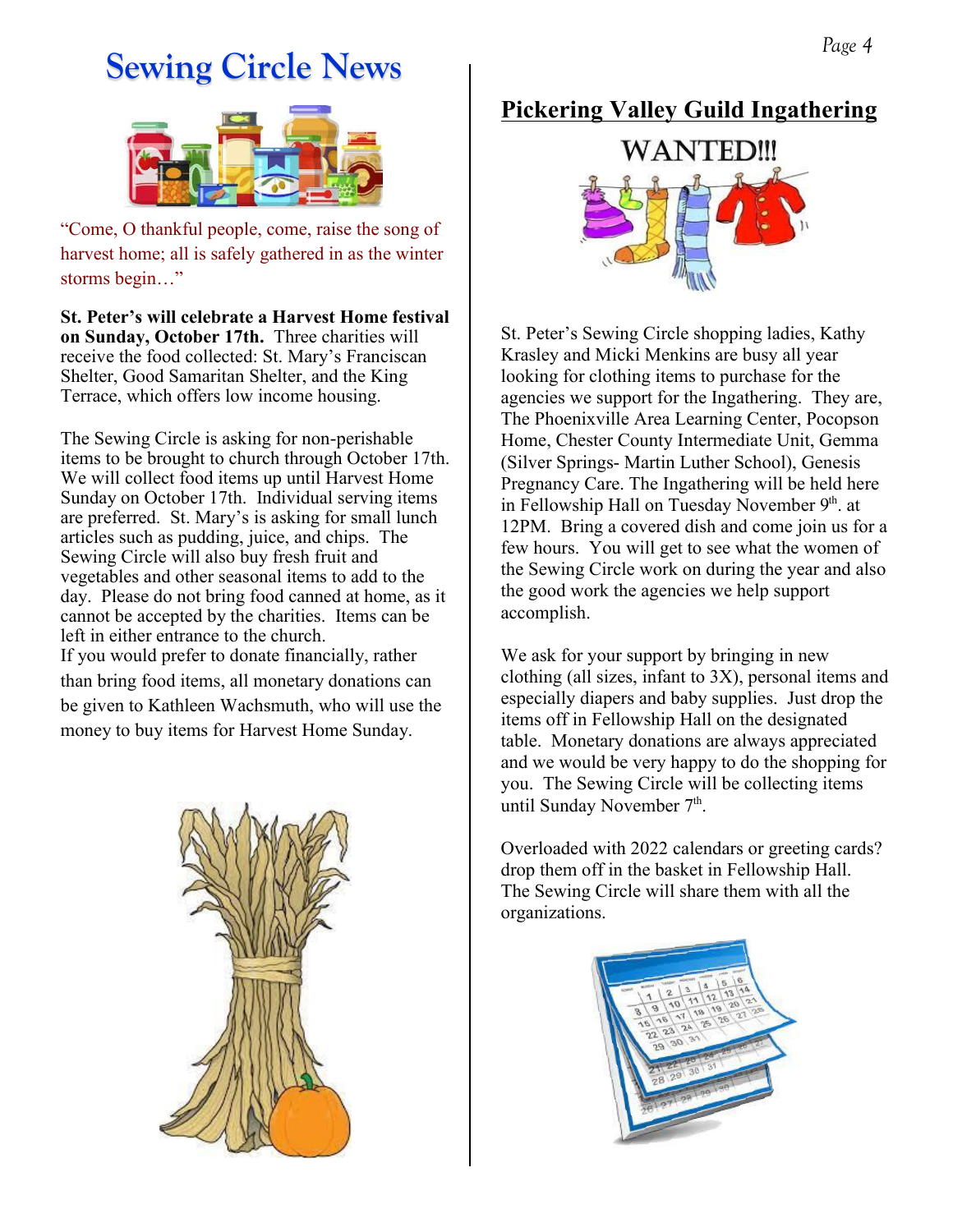# **October Birthdays**



| Kirstin Smith        | 10/1  |
|----------------------|-------|
| Meghan Cavan         | 10/3  |
| Mackenzie Wookey     | 10/3  |
| Alice Bierer         | 10/7  |
| Herman Nieuwenhuizen | 10/8  |
| <b>Steve Krasley</b> | 10/9  |
| Douglas Beatty       | 10/11 |
| Norman Norris        | 10/13 |
| TJ Dunn              | 10/14 |
| <b>Emily Cavan</b>   | 10/14 |
| Lynn Mailey          | 10/15 |
| Don Davidson         | 10/16 |
| Jordan Spranger      | 10/17 |
| Alexandra Furlong    | 10/19 |
| Richard Merryman     | 10/20 |
| <b>Ian Mansmann</b>  | 10/21 |
| <b>Bill Bierer</b>   | 10/22 |
| Rich Nicholson       | 10/22 |
| George Smith         | 10/22 |
| John Borzillo        | 10/25 |
| <b>Bob McClimon</b>  | 10/26 |
| Christina Whitlatch  | 10/28 |
| Carol Krisch         | 10/28 |
| <b>Tyler Smiley</b>  | 10/29 |
| Erin Martin          | 10/31 |
|                      |       |



#### **Daylight Saving Time Ends**

Remember to turn your clocks BACK one hour before heading to bed on Saturday, October 31.

# **Wedding Anniversaries**

Eileen and Bob Biddle Tom and Lauren Carnevale Daniel and Cindy Gorge Barb and Sam McCabe Bob and Dee McClimon Jr. Richard and Grace Merryman Doug and Laura Yeakle Jeff and Jessica Griffiths Greg and Sonja Wheelan



# **Zeller Baptism**

On September 11<sup>th</sup>, Vivian Bradley Zeller was baptized. Vivian is the daughter of Levi Zeller and Kimberly (Thomson) Zeller. She was born on December 29, 2019 at Anne Arundel Medical Hospital in Annapolis MD. The Godparents are Katherine Zeller and Jonathan Bradbard.

# **Home School**

The Home School group started holding their classes here on Mondays, Tuesdays and Wednesdays earlier in September. This group of families from the Kimberton area is "enjoying this beautiful setting here on the hillside", and are very thankful for the opportunity to rent this space.





All Saints Sunday– 7th

Pickering Valley Guild Ingathering– 9th

Bear Fair Donations– through 21st

Leaf Mania– 20th

Annual Meeting– 21st

Blessing of the Hounds-25th